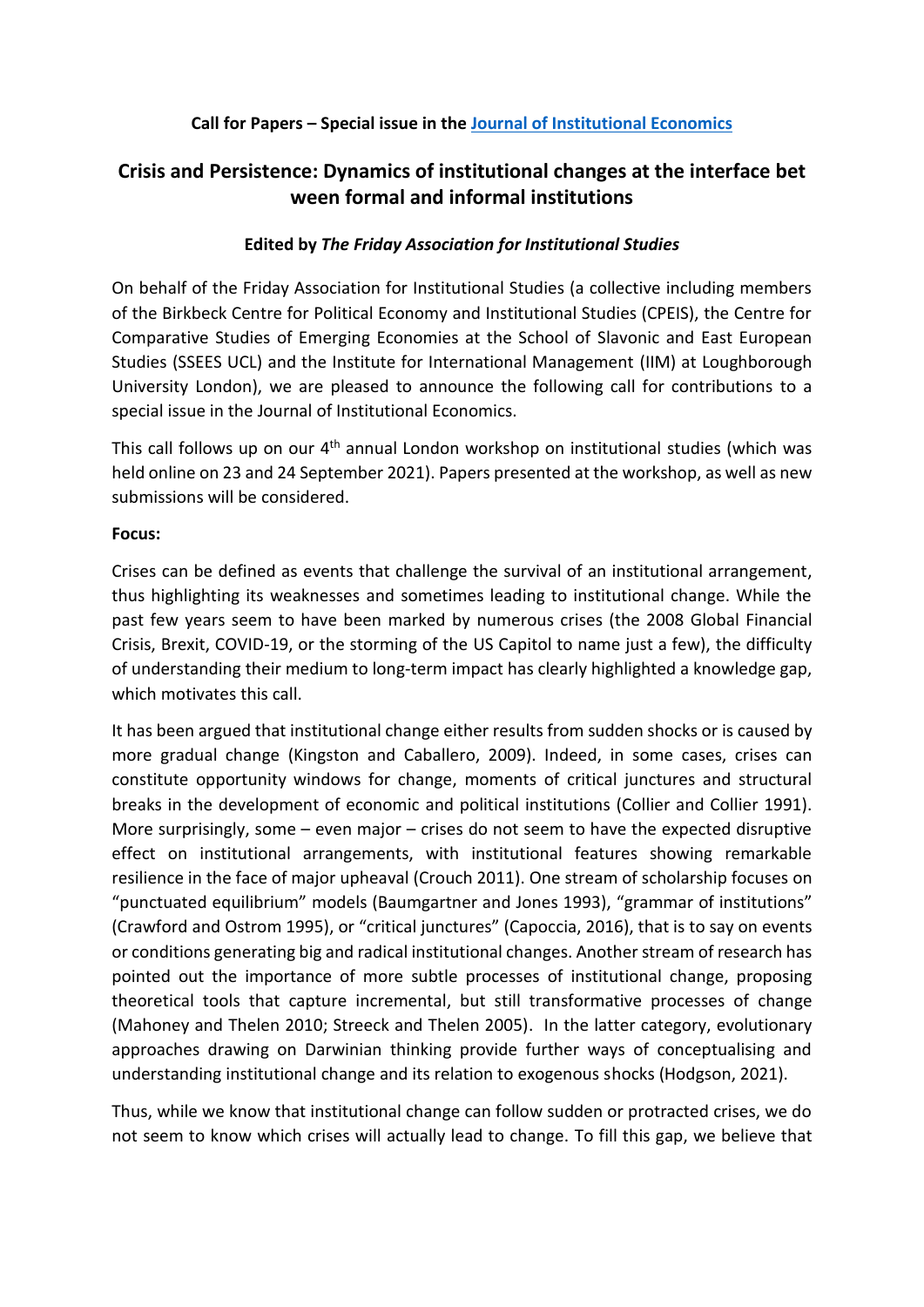one important understudied aspect is the role of informal institutions and their interplay with formal institutions in the process of institutional change.

The distinction between formal and informal institutions is a delicate one, with much of the literature lacking clarity on these terms (Hodgson, 2006). Here, we follow Williamson (2000) and Boettke et al. (2008), who contrast informal institutions, as the social context in which human interactions are embedded, with formal institutions, defined as more or less stable rules that provide a *codified* framework for these interactions, and which are designed and enforced by the state. Conversely, informal institutions encompass non-codified norms, that emerge spontaneously from society itself and are enforced, implicitly or explicitly, by society or private actors, and can be labelled as social or cultural norms (see Andriani and Bruno, 2021).

Crises are often associated with disruption of the formal institutional order, while less attention is paid to the role of informal institutions. Informal institutions are sometimes seen as 'second best' (Rodrik 2008) compared to more formal institutional arrangements. However, in crisis situations when the formal institutional order breaks down or is severely challenged, informal institutions may prove crucial for economic or political activities to persist by providing resilience (Bentkowska, 2021; Ledeneva, 2016). Conversely, whether or not a crisis will provide an opportunity for meaningful formal institutional change may also depend on whether informal institutions supporting the status quo remain unchallenged or are equally shaken by the crisis. Indeed, some emphasise that informal institutions as slow moving and thus fundamental to our understanding of persistence (e.g. Roland, 2020), or as shaping the implementation of formal institutions, making them a more fundamental driver of change (Boettke et al., 2008).

Overall, we contend that crises provide opportunities to further our understanding of the interplay between formal and informal institutions, which holds important lessons for both theory and policy making. In certain circumstances, change does not happen although recurring crises may show the limitations of the existing system and change may therefore seem socially desirable. Conversely, in other cases, institutional resilience in the face of crisis may seem desirable (e.g. the resilience of democratic institutions under authoritarian assault). More research is needed on what makes (both formal and informal) institutions resilient to detrimental change or unyielding to beneficial change. Both issues require a better understanding of the interplay between formal and informal institutions.

We are thus calling for papers proposing to shed light on institutional change, either incremental or sudden following crises, or persistence in times of crisis (i.e. when there is a credible threat to the status quo) and with an explicit focus on the role played by informal institutions. Examples of questions of interest include – but are not limited to:

- How do informal institutions affect formal institutional change during crises?
- How/when/where do informal institutions provide resilience to institutional orders in crisis?
- How/when/where do they undermine institutional stability or support institutional change?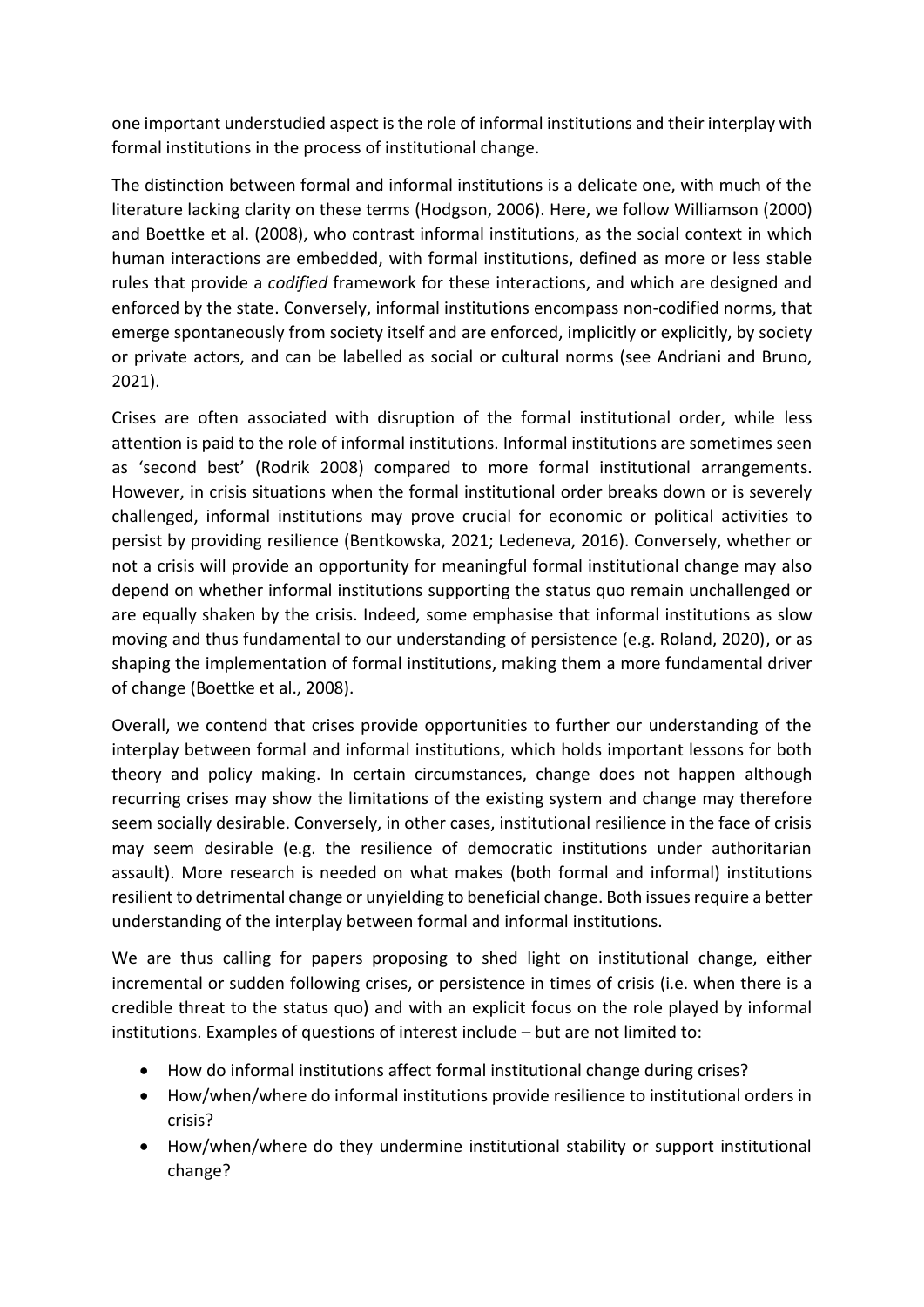- How/when/where do crises reshape human behaviour above and beyond the "formal rules of the game"?
- What patterns of interaction between formal and informal institutions emerge in times of crises?
- How does the interaction between formal and informal institutions in times of crises influence the outcomes of the institutional arrangement?

## **Submission:**

Full papers should be submitted by **23 June 2022** through the [journal submission platform,](https://mc.manuscriptcentral.com/joie) specifying the paper is to be considered for this special issue (SI: Crises). We aim for a hard copy publication in early 2024, but accepted papers will be published online within a few weeks of acceptance. Our objective will be to select enough papers for reviews to produce a full issue in the JOIE, i.e. 8 to 10 papers accepted for publication. We will aim to have no less than 20% of the articles selected for the review process by authors from any one gender.

JOIE attempts to establish a forum for ongoing conversation on key institutional issues. In this way, it aims to make contributions to scholarship cumulative, rather than fragmented and less consequential. Therefore, JOIE asks that authors refer, where relevant and appropriate, to previous contributions published on its pages, as well as from elsewhere. It is possible that your paper will be sent to referees who have published on your topic in JOIE. They may note any failure to cite their work.

## **Queries:**

For any queries, please contact the guest editors: Dr Elodie Douarin [\(e.douarin@ucl.ac.uk\)](mailto:e.douarin@ucl.ac.uk) and Dr Gerhard Schnyder [\(G.Schnyder@lboro.ac.uk\)](mailto:G.Schnyder@lboro.ac.uk)

#### **References:**

- Andriani, L. & R. Bruno (2021) Introduction to the special issue on institutions and culture in economic contexts. Journal of Institutional Economics, 1–14.
- Bentkowska, K. (2021) Response to governmental COVID-19 restrictions: The role of informal institutions. Journal of Institutional Economics, *17*(5), 729–745.
- Boettke, P., Coyne, C. & P. Leeson (2008) Institutional Stickiness and the New Development Economics. American Journal of Economics and Sociology, 67(2), 331–358.
- Baumgartner, F. & B. Jones (1993) Agendas and Instability in American Politics. Chicago: Chicago University Press.
- Capoccia, G. (2016) Critical Junctures. In *The Oxford Handbook of Historical Institutionalism* (pp. 1–34). Fioretos, O., Falleti, T. G. & Sheingate, A. (Eds.), Oxford University Press.
- Collier, R. & D. Collier (1991) Shaping the Political Arena. Critical junctures, the labor movement, and regime dynamics in Latin America. Princeton: Princeton University Press.